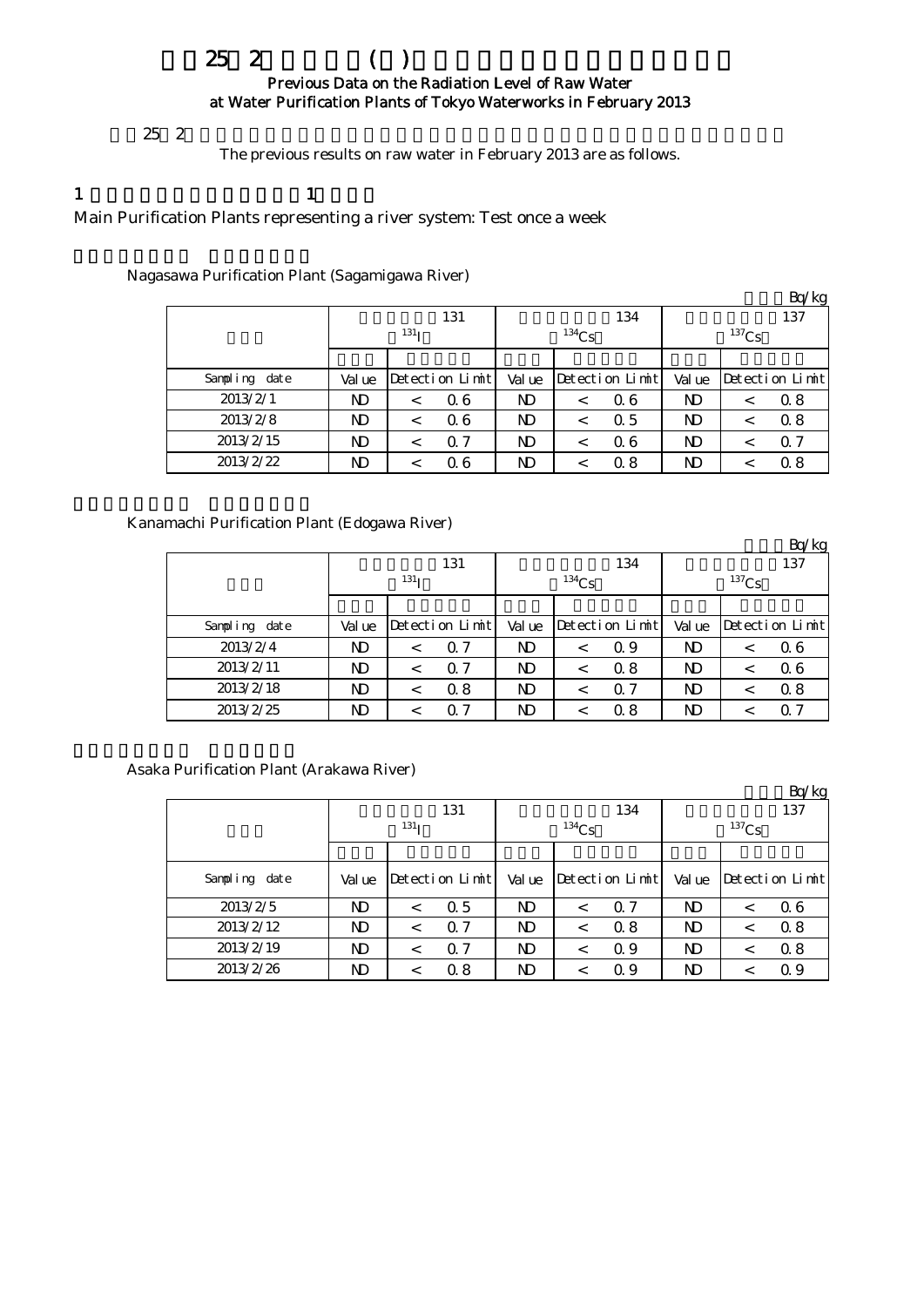|               |        |                  |                               |              |          |                               |        |          | Bq/kg                         |  |  |
|---------------|--------|------------------|-------------------------------|--------------|----------|-------------------------------|--------|----------|-------------------------------|--|--|
|               |        |                  | 131                           |              |          | 134                           | 137    |          |                               |  |  |
|               |        | 131 <sub>T</sub> |                               |              | $134$ Cs |                               |        | $137$ Cs |                               |  |  |
|               |        |                  |                               |              |          |                               |        |          |                               |  |  |
| Sampling date | Val ue |                  | $Detecti$ on $Lin\rightarrow$ | Val ue       |          | $Detecti$ on $Lin\rightarrow$ | Val ue |          | $Detecti$ on $Lin\rightarrow$ |  |  |
| 2013/2/6      | ND.    | $\,<\,$          | $\Omega$ 7                    | <b>ND</b>    | $\,<\,$  | 0.8                           | ND     | $\,<\,$  | 0.8                           |  |  |
| 2013/2/13     | ND     | $\,<\,$          | 0.8                           | $\mathbf{D}$ | $\,<\,$  | 0.8                           | ND.    | $\,<\,$  | 0.9                           |  |  |
| 2013/2/20     | ND.    | $\,<\,$          | Q 9                           | $\mathbf{D}$ | $\,<\,$  | 0.8                           | ND.    | $\,<\,$  | 0.8                           |  |  |
| 2013/2/27     | ND.    | $\,<\,$          | 06                            | $\mathbf{D}$ | $\,<\,$  | Q <sub>7</sub>                | ND     | $\,<\,$  | Q 7                           |  |  |

Higashi-murayama Purification Plant (Tamagawa Arakawa River)

|               |                  |         |                 |              |            |                 |                |         | Bq/kg           |  |
|---------------|------------------|---------|-----------------|--------------|------------|-----------------|----------------|---------|-----------------|--|
|               |                  |         | 131             |              |            | 134             | 137            |         |                 |  |
|               | 131 <sub>T</sub> |         |                 |              | $^{134}Cs$ |                 | $137$ Cs       |         |                 |  |
|               |                  |         |                 |              |            |                 |                |         |                 |  |
| Sampling date | Val ue           |         | Detection Limit | Val ue       |            | Detection Limit | Val ue         |         | Detection Limit |  |
| 2013/2/7      | N)               | $\,<\,$ | 06              | ND           | $\,<\,$    | 06              | ND             | $\,<\,$ | Q 7             |  |
| 2013/2/14     | ND               | $\,<\,$ | 0.7             | $\mathbf{D}$ | $\,<\,$    | 06              | $\mathbf{D}$   | $\,<\,$ | 0.5             |  |
| 2013/2/21     | N <sub>D</sub>   | $\,<\,$ | 0.8             | <b>ND</b>    | $\,<\,$    | 0.9             | N <sub>D</sub> | $\,<\,$ | 0.8             |  |
| 2013/2/28     | ND               |         | Q 9             | ND           | <          | 0.9             | ND             | <       | 0.8             |  |

 $1 - \frac{1}{2}$ 

※2 採水時間:午前9時  $3 \thinspace$ 

※4

ND 0.8Bq/kg

 $\alpha$  8 and  $\alpha$  8Bq/kg

1 ND Not Detectable ※2 Sampling time:9:00 A.M.  $\mathcal{S}$ ※4 Testing institute:Water Quality Management Center "Detection Limit" refers to the minimum detectable value. Radioactivity has the property wherein even using the same measurement device, the minimum level varies with the sample being measured. For example, a detection limit "< 0.8" means that the minimum measurement for that day's sample was  $0.8$  Bq/kg. And a case such as a result of "ND", the concentration of radioactive particles in the sample was less than 0.8 Bq/kg.

2 and  $\lambda$  1

Other Main Purification Plants: Test mostly once a month

|                      |                          |                  |                  |         |                 |              |  |                 |          |     | Bq/kg           |
|----------------------|--------------------------|------------------|------------------|---------|-----------------|--------------|--|-----------------|----------|-----|-----------------|
|                      |                          |                  |                  |         | 131             | 134          |  |                 |          | 137 |                 |
|                      |                          |                  | 131 <sub>T</sub> |         |                 | $134$ Cs     |  |                 | $137$ Cs |     |                 |
|                      |                          |                  |                  |         |                 |              |  |                 |          |     |                 |
| Monitoring<br>poi nt | <b>Vater</b><br>resource | Sampling<br>date | Val ue           |         | Detection Limit | Val ue       |  | Detection Limit | Val ue   |     | Detection Limit |
| Misato               | Edogava<br><b>R</b> iver | 2013/2/4         | $\mathbf{N}$     | $\,<\,$ | 0.8             | $\mathbf{D}$ |  | Q 9             | ND.      |     | 06              |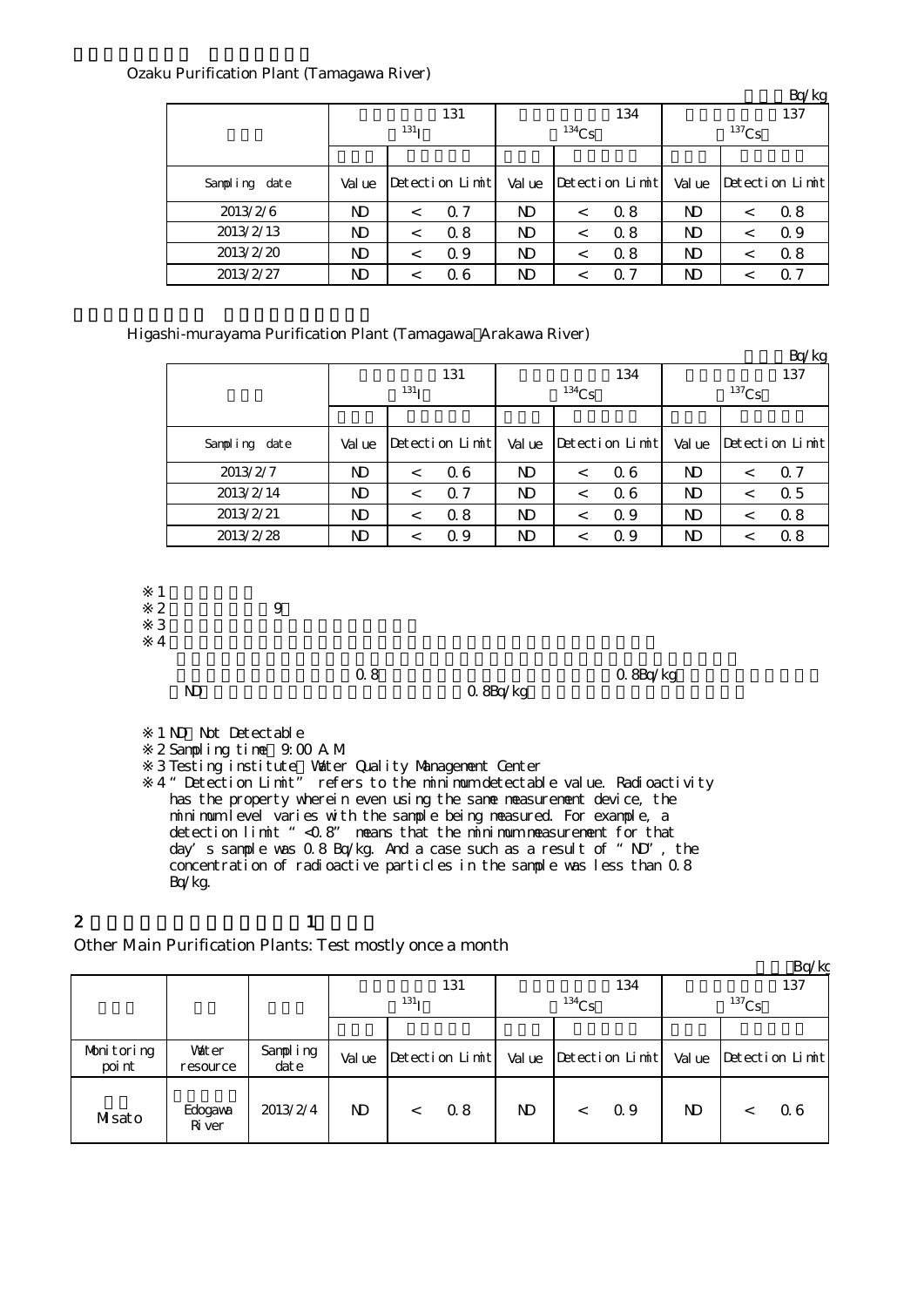| Misono      | Arakawa<br><b>R</b> iver  | 2013/2/5 | $\mathbf{N}$ | $\lt$ | 0.7 | $\mathbf{D}$ | $\,<\,$ | 0.8 | $\mathbf{D}$ | $\lt$ | 0.7 |
|-------------|---------------------------|----------|--------------|-------|-----|--------------|---------|-----|--------------|-------|-----|
| Kinuta      | Tanagawa<br><b>R</b> iver | 2013/2/6 | $\mathbf{D}$ | $\lt$ | 0.8 | $\mathbf{D}$ | $\,<\,$ | 0.9 | $\mathbf{D}$ | $\,<$ |     |
| Sakai       | Tanagawa<br><b>R</b> iver | 2013/2/7 | $\mathbf{D}$ | $\lt$ | 0.7 | $\mathbf{D}$ | $\lt$   | 0.8 | $\mathbf{D}$ | $\lt$ | 0.8 |
| Kinutashino | Tanagawa<br><b>R</b> iver | 2013/2/8 | $\mathbf{D}$ | $\lt$ | 0.9 | $\mathbf{D}$ | $\,<\,$ | 0.9 | $\mathbf{D}$ | $\lt$ | 08  |

 $1$  ND:  $\sim$  ND: ※2 採水時間:午前9時

※4

 $3 \thinspace$ 

Q 8Bq/kg

 $\begin{array}{lll} \text{O 8} & \text{O 8Bq/kg} \end{array}$  <br> O.8Bq/kg

1 ND Not Detectable ※2 Sampling time:9:00 A.M. 3 Testing institute Water Quality Management Center

※4 "Detection Limit" refers to the minimum detectable value. Radioactivity has the property wherein even using the same measurement device, the minimum level varies with the sample being measured. For example, a detection limit "<0.8" means that the minimum measurement for that day's sample was  $0.8$  Bq/kg. And a case such as a result of "ND", the concentration of radioactive particles in the sample was less than 0.8 Bq/kg.

 $3$  and  $1$ 

Water purification plants using surface water, subsoil water, or shallow water in Tama Area: Test mostly once a month

|                  |                      |                   |         |                 |              |                          |                 |              |       | Bq/kg           |
|------------------|----------------------|-------------------|---------|-----------------|--------------|--------------------------|-----------------|--------------|-------|-----------------|
|                  |                      | 131<br>$^{131}$ I |         |                 |              |                          | 134             |              |       | 137             |
|                  |                      |                   |         |                 | $134$ Cs     |                          |                 | $137$ Cs     |       |                 |
| Monitoring point | Sampling<br>$\det e$ | Val ue            |         | Detection Limit | Val ue       |                          | Detection Limit | Val ue       |       | Detection Limit |
| Tokura           | 2013/2/11            | $\mathbf{D}$      | $\,<\,$ | 0.9             | $\mathbf{D}$ | $\lt$                    | 0.8             | $\mathbf{N}$ | $\lt$ | 0.7             |
| Fukasawa         | 2013/2/12            | $\mathbf{N}$      | $\lt$   | 0.6             | $\mathbf{N}$ | $\,<$                    | 06              | $\mathbf{D}$ | $\,<$ | 0.7             |
| Qgouchi          | 2013/2/14            | $\mathbf{D}$      | $\,<\,$ | 06              | $\mathbf{D}$ | $\overline{\phantom{a}}$ | 06              | $\mathbf{D}$ | $\,<$ | 0.7             |
| <b>Qtsu</b>      | 2013/2/19            | $\mathbf{N}$      | $\,<$   | 0.9             | $\mathbf{N}$ | $\,<$                    | 0.9             | $\mathbf{D}$ | $\,<$ | 0.8             |
| Hmura            | 2013/2/21            | $\mathbf{D}$      | $\lt$   | 0.8             | $\mathbf{N}$ | $\,<$                    | 0.8             | $\mathbf{D}$ | $\,<$ | 0.7             |

#### surface water